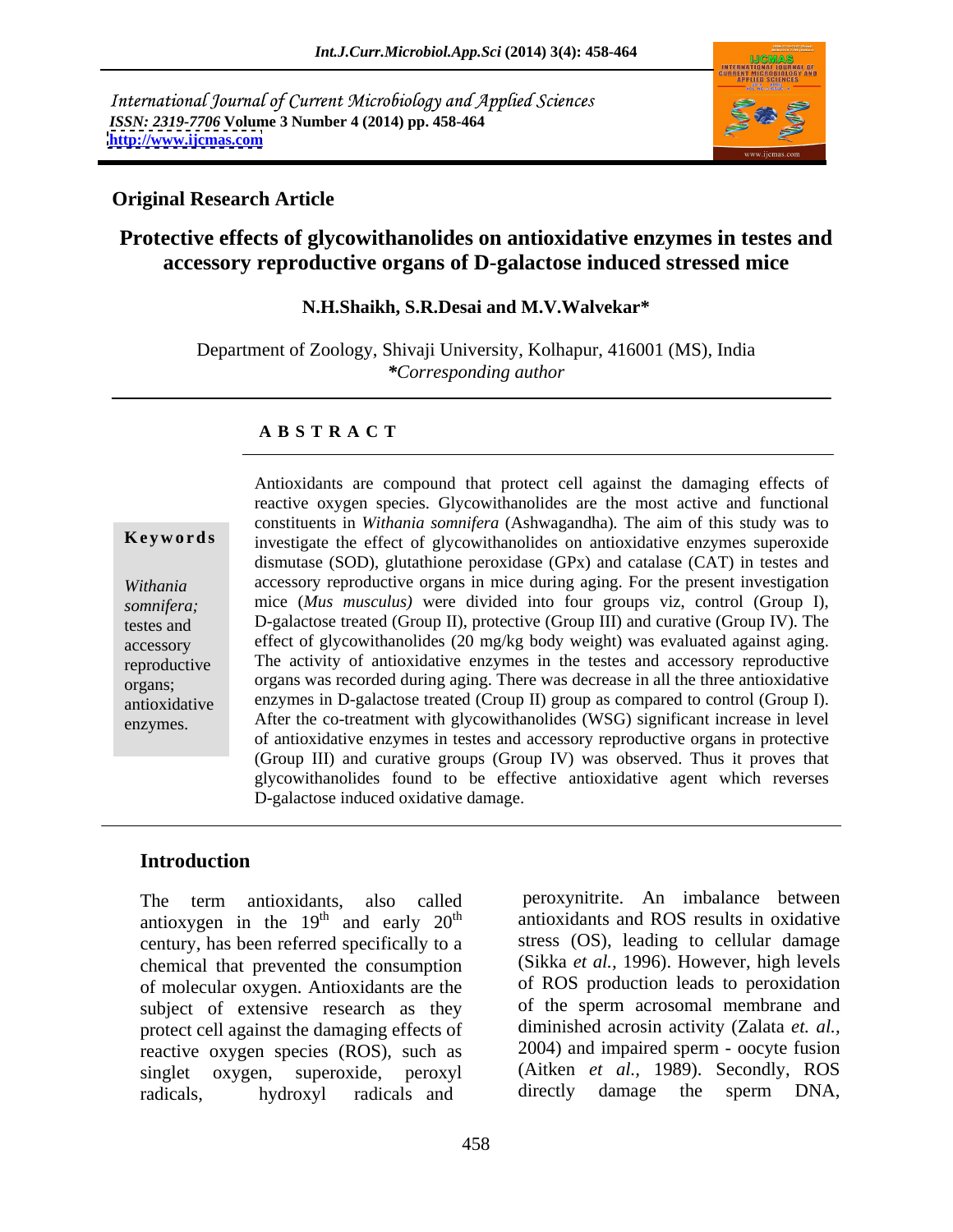compromising the paternal genomic contribution to the embryo. Protective infections, retardation of the aging process enzymatic and non enzymatic antioxidant defense mechanisms reduce oxidative disorder such as psychogenic impotence stress by degradating ROS. The enzymatic and unexplained infertility (Ahmed *et al.,* antioxidants are superoxide dismutase 2010). The aim of the present study was to (SOD), glutathione peroxidase (GPx) and throw a light on protective effects of catalase (CAT), which causes reduction of hydrogen peroxide to water and alcohol. enzymes in testes and accessory

Superoxide dismutase (SOD) is induced stressed mice. metalloenzymes that catalyze the dismutaion of the superoxide anion to **Materials and Methods** molecular oxygen and hydrogen peroxide (Malstrom *et al.,* 1975). SOD is considered the first line antioxidant defense system against cellular oxidants The plant was identified by taxonomist while CAT compliments the SOD from botany department Shivaji antioxidants defense process by converting University, Kolhapur. Fresh leaves of any remaining oxidant species to non Withania somnifera were collected from reactive H2O (Chelikani *et al.,* 2004). Glutathione (GSH) is not only a co-factor for GPx but can also react as a direct scavenger of ROS (Calvin *et al.,* 1981).

Although the use of medicinal plants or of *Withania somnifera* plant as described their active principle in the preventions or by Bhattacharya *et al.,* (1996). Fresh the treatment of chronic diseases is based leaves of *Withania somnifera* were on the experience of traditional system of collected, separated, washed with distilled medicine from different ethnic societies, water, blotted properly and kept in shade their use in modern medicine suffer from for drying. Dried leaves were crushed, lack of scientific evidence (Buhler and powdered and sieved. Then soaked in Miranda, 2000). Only very few medicinal chloroform for 72 hrs to remove fatty plants have been attracted the interest of material and separate the withanolides, the scientists and one such plants is *Withania* solution was filtered and chloroform *somnifera* Lin. The active principle of evaporated by evaporator, thick paste was W.somnifera is glycowithanolides (WSG), obtained. It was stored in glass bottle at consisting sitoindosides VII to X and  $4^{0}C$  and used as active ingredient for dose withaferin (Bhattacharya *et al*., 1996). They have been shown to induce significant antistress, immunomodulatory **Animals** (Ghoshal *et al*., 1989.) and cognition faciliting effects. *W.somnifera* has been documented in ancient Indian ayurveda were used as an experimental animal. and unani system of medicine, for its They were reared and bred in departmental

stress, general resistance against and improvement of male sexual health in glycowithanolides on antioxidative enzymes in testes and accessory reproductive organs in D-galactose induced stressed mice.

# **Materials and Methods**

## **Plant material**

from botany department Shivaji *Withania somnifera* were collected from Town hall garden Kolhapur.

## **Plant Extraction**

Glycowithanolides extracted from leaves solution was filtered and chloroform preparation.

# **Animals**

capability to improve endurance against animal house (CPCSEA/233) under properSwiss albino male mice (*Mus-musculus*)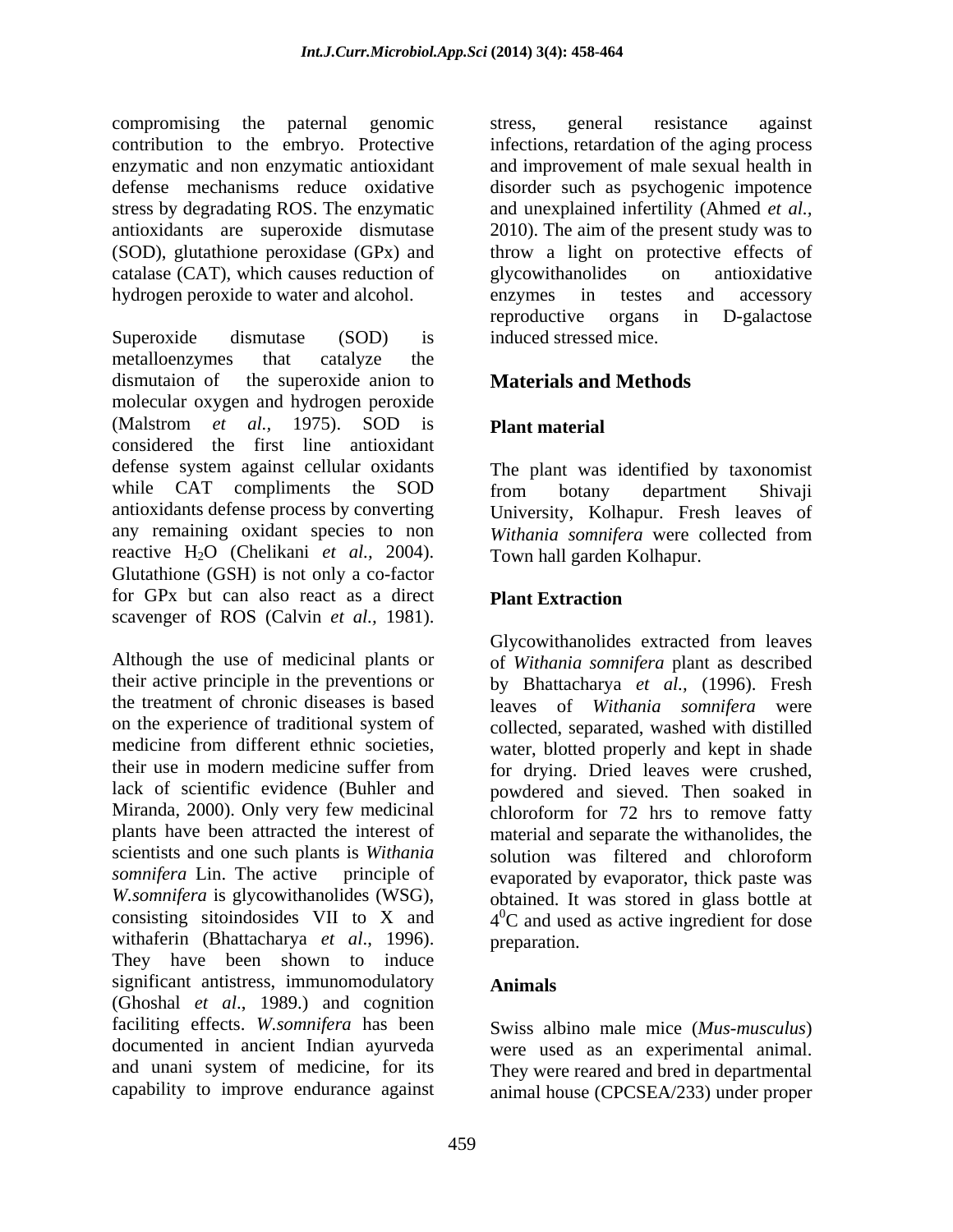conditions of light, temperature and **Statistical analysis** humidity. They were supplied with Amrut the (CPCSEA), New Delhi, India. Adult male mice of six month age weighing significant. about 50 to 55 gm were divided into following four groups. **Results and Discussion** 

at the dose of 20 mg/kg body wt/ day for

galactose per day for 20 days and then II) and significance was P<0.01. In dose of WSG (20 mg/kg body wt) per day *Withania somnifera* treated groups

After the completion of dose mice were killed between 8.00 am to 10.00 am by removed, blotted and weighed and was

Beers and Sizer (1952) method.

## **Statistical analysis**

mice feed (Pranav Agro industries, Pvt. All values are expressed as mean  $\pm$  S.D. Ltd Sangali.) and water *ad libitum*. All The statistical analysis was performed animals were treated in accordance with using students 't' test. A value of  $P < 0.001$ was considered statistically highly significant.

## **Results and Discussion**

1) **Control group (Group I) -** Mice were In control group (Group I), SOD activity injected with 0.5 ml sterile water was maximum in epididymis as compared subcutaneously for 20 days. to testes and seminal vesicle. CAT and 2) **D-galactose treated group (Group II)** control mice (Group I) as compared to Mice were injected with 0.5 ml of 5% epididymis and seminal vesicle. The D-galactose subcutaneously for 20 days to activity of all studied enzymes in the accelerate aging (*Song et al.,* 1999). testes, seminal vesicle and epididymis was 3) **Protective group (Group III) -** Mice induced aging group (Group II) as were injected with 0.5 ml of 5% D- compared to control (Group I) and galatose subcutaneously along with WSG decrease was significant (P<0.01); while 20 days (Bhattacharya *et al.,* 1996). antioxidative enzymes in tissue studied **4) Curative group (Group IV)-** Mice curative group (Group IV) mice as were injected with 0.5 ml of 5% D- compared to aging induced mice (Group for further 20 days. significant increase was observed in GPx activity was maximum in testes in decreased in mice with D-galactose there was increase in activity of the from protective group (Group III) and compared to aging induced mice (Group II) and significance was P<0.01. In *Withania somnifera* treated groups curative groups as compared to protective group (Table 1, 2 and 3).

cervical dislocation. The testes and Free radical oxidative stress has been accessory reproductive glands was implicated in pathogenesis of variety of proceed for following estimations. natural antioxidant defense. De Brain and i) Estimation of SOD was done by related decline in fertility is influenced by Beaucham and Fridovich (1971) method. stress. There are several reports linking ii) Estimation of CAT was done by aging inducing agent that causes free Luck (1974) method. radical formation, leading to increased iii) Estimation of GPx was done by which accelerates the natural aging diseases resulting usually from defective collaborators, (2002) suggested that age male infertility to stress. D-galactose is advanced glycation end products (AGEs) process (Song *et al.,* 1999).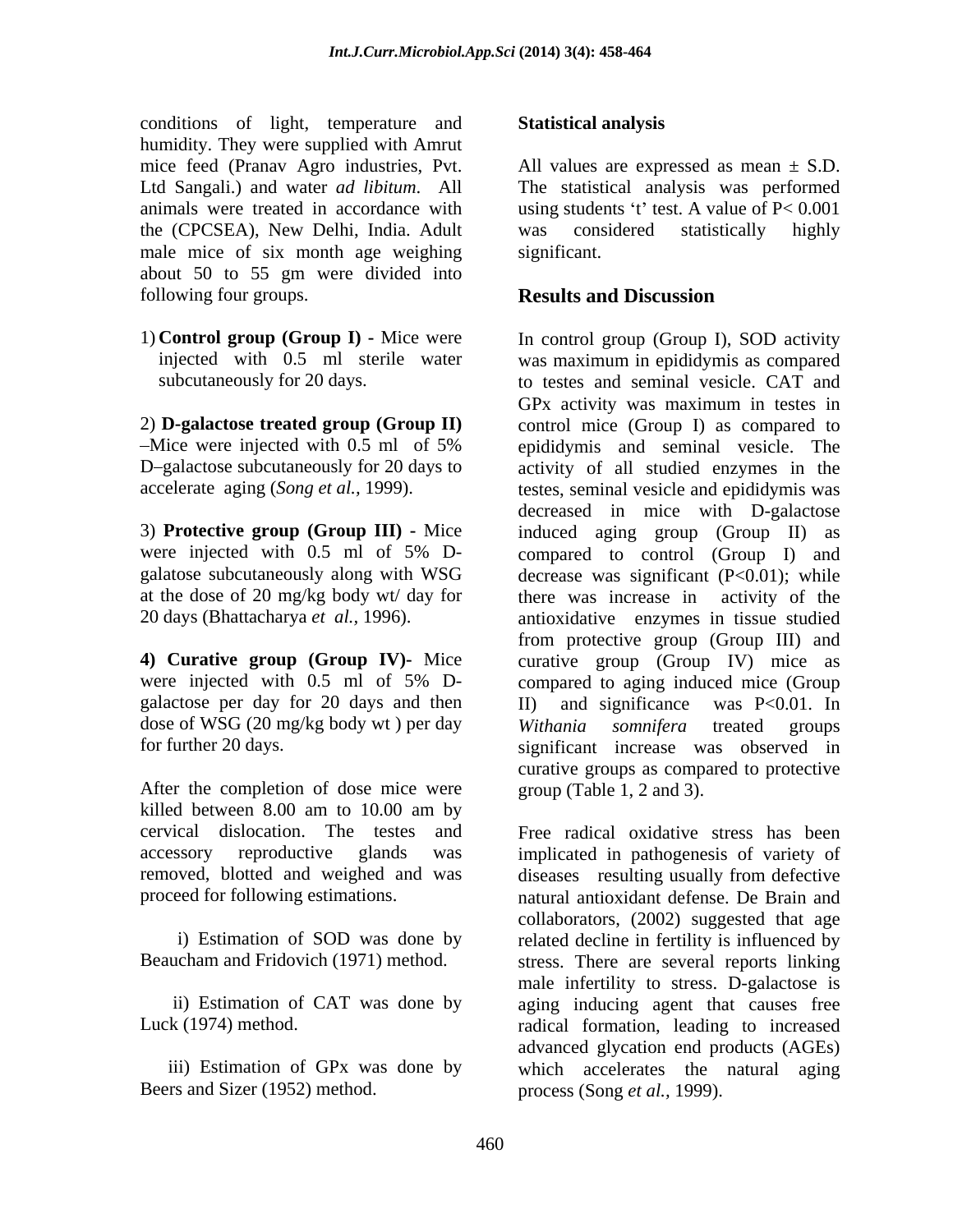**Table.1** Protective effect of glycowithanolides on superoxide dismutase (SOD) activity in testes and accessory reproductive organs of D-galactose induced stressed mice. (Enzyme activity expressed in unit/mg protein/hr). Values are mean  $\pm$  S.D. (Numbers in parenthesis denotes number of animals).

| Sr. | Group      | <b>SOD Activity in</b> | <b>Statistical</b>  | <b>SOD Activity in</b> | <b>Statistical</b>  | <b>SOD Activity in</b> | <b>Statistical</b> |
|-----|------------|------------------------|---------------------|------------------------|---------------------|------------------------|--------------------|
| No. | $(n=5)$    | <b>Testes</b>          | <b>Significance</b> | Epididymis             | <b>Significance</b> | <b>Seminal vesicle</b> | Significance       |
|     | Control    | $30.9588 \pm 0.0233$   |                     | $37.38 \pm 0.0743$     |                     | $34.8162 \pm$          |                    |
|     |            |                        |                     |                        |                     | 0.0729                 |                    |
|     | D-         | $20.7988 \pm 0.0259$   | 1:2,                | $28.6575 \pm 0.5261$   | 1:2,                | $24.6375\pm$           | 1:2,               |
|     | Galactose  |                        | P < 0.01            |                        | P<0.01              | 0.0369                 | P < 0.01           |
|     | Protective | $22.18 \pm 0.0644$     |                     | $31.0575 \pm 0.1226$   |                     | $25.9463\pm$           |                    |
|     |            |                        |                     |                        |                     | 0.0434                 |                    |
|     | Curative   | $29.64 \pm 0.0784$     | 2:3,                | $36.165 \pm 0.01116$   | 2:3,                |                        | 2:3,               |
|     |            |                        | P<0.01              |                        | P<0.01              | $29.1975\pm$           | P<0.01             |
|     |            |                        |                     |                        |                     | 0.1361                 |                    |
|     |            |                        | 2:4,                |                        | 2:4                 |                        | 2:4,               |
|     |            |                        | P<0.01              |                        | P<0.01              |                        | P < 0.01           |
|     |            |                        |                     |                        |                     |                        |                    |
|     |            |                        | 3:4,                |                        | 3:4,                |                        | 3:4,               |
|     |            |                        | P < 0.01            |                        | P<0.01              |                        | P < 0.01           |

 $P < 0.01 =$  significant.

**Table.2** Protective effect of glycowithanolides on catalase (CAT) activity in testes and accessory reproductive organs of D-galactose induced stressed mice. (Enzyme activity expressed in unit/mg protein). Values are mean  $\pm$  S.D. (Numbers in parenthesis denotes number of animals)

| Sr.<br>No. | Group<br>$(n=5)$  | <b>CAT Activity in</b><br><b>Testes</b> | <b>Statistical</b><br>Significance | CAT Activity in<br>Epididymis | <b>Statistical</b><br><b>Significance</b> | <b>CAT</b> Activity in<br><b>Seminal vesicle</b> | <b>Statistical</b><br><b>Significance</b> |
|------------|-------------------|-----------------------------------------|------------------------------------|-------------------------------|-------------------------------------------|--------------------------------------------------|-------------------------------------------|
|            | Control           | 1.9916±0.0065                           |                                    | $1.1936 \pm 0.003$            |                                           | $0.9791 \pm 0.0048$                              |                                           |
|            | $D-$<br>Galactose | $0.7735 \pm 0.0060$                     | 1:2,<br>P<0.01                     | $0.5033 \pm 0.003$            | 1:2,<br>P<0.01                            | $0.5683 \pm 0.0028$                              | 1:2,<br>P<0.01                            |
|            | Protective        | $1.1373 \pm 0.0048$                     |                                    | $0.627 \pm 0.0057$            |                                           | $0.6871 \pm 0.0050$                              |                                           |
|            | Curative          | $1.6648 \pm 0.0036$                     | 2:3,<br>P<0.01<br>2:4,<br>P<0.01   | $0.9186 \pm 0.005$            | 2:3,<br>P < 0.01<br>2:4,                  | $0.7152 \pm 0.0017$                              | 2:3,<br>P<0.01<br>2:4,                    |
|            |                   |                                         | 3:4,<br>P<0.01                     |                               | P<0.01<br>3:4,<br>P<0.01                  |                                                  | P<0.01<br>3:4,<br>P<0.01                  |

 $P < 0.01 =$  significant.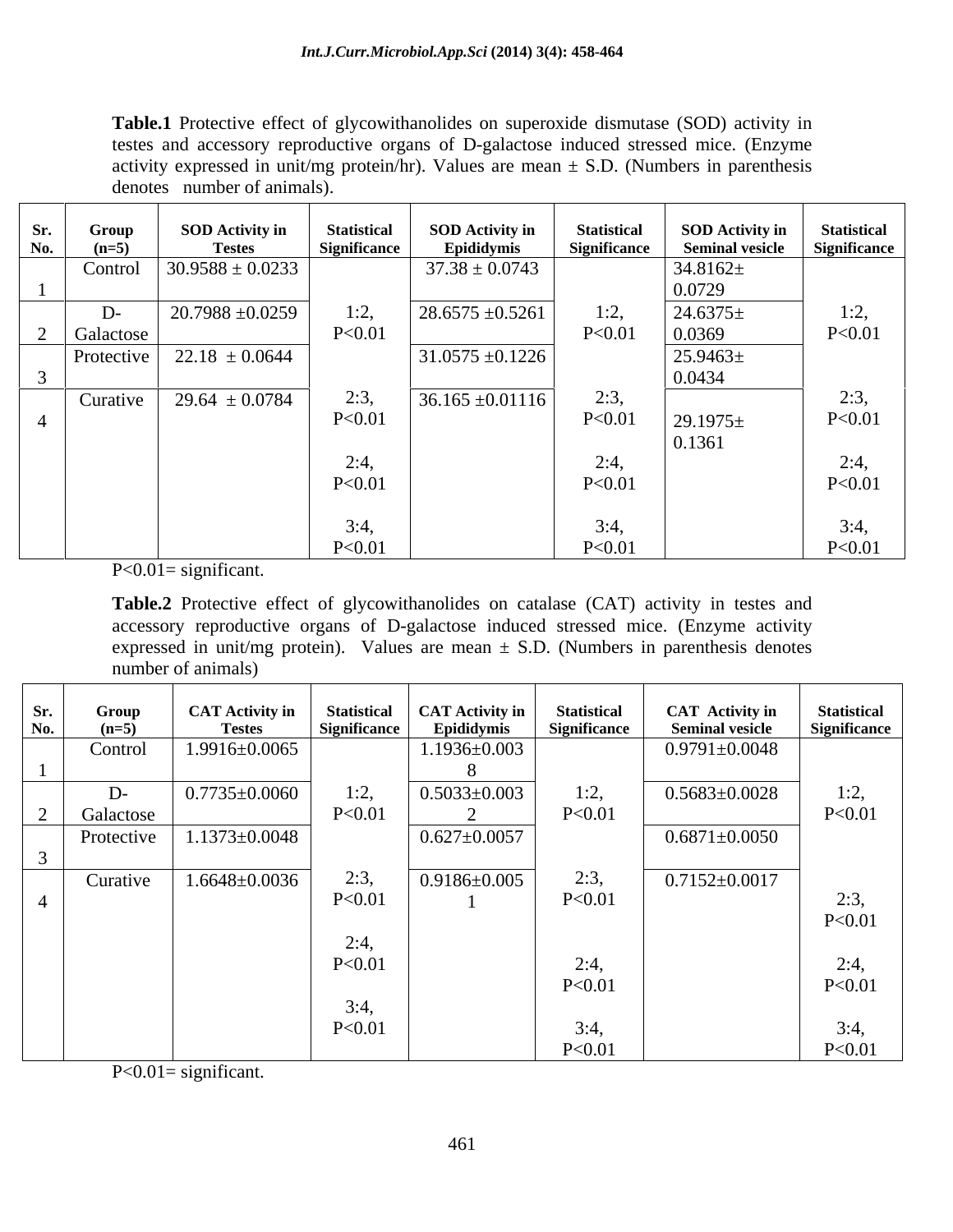**Table.3** Protective effect of glycowithanolides on glutathione peroxidase (GPx) activity in testes and accessory reproductive organs of D-galactose induced stressed mice (Enzyme activity expressed in unit/mg protein). Values are mean + S.D (Numbers in Parenthesis denotes number of animals)

| Sr.<br>No.               | Group $(n=5)$     | <b>GPx Activity in</b><br><b>Testes</b> | <b>Statistical</b><br><b>Significance</b> | $GPX$ Activity in<br>Epididymis | <b>Statistical</b><br>Significance | <b>GPx Activity in</b><br><b>Seminal vesicle</b> | <b>Statistical</b><br>Significance |
|--------------------------|-------------------|-----------------------------------------|-------------------------------------------|---------------------------------|------------------------------------|--------------------------------------------------|------------------------------------|
|                          | Control           | $1.6657 \pm 0.0043$                     |                                           | $0.7341 \pm 0.0054$             |                                    | $0.8396 \pm 0.0072$                              |                                    |
| $\sim$<br>$\overline{a}$ | $D-$<br>Galactose | $0.6418 \pm 0.0052$                     | 1:2,<br>P<0.01                            | $\vert 0.3617 \pm 0.0058 \vert$ | 1:2,<br>P < 0.01                   | $0.4336 \pm 0.0040$                              | 1:2,<br>P<0.01                     |
| $\bigcirc$               | Protective        | $0.8366 \pm 0.0037$                     | 2:3,                                      | $\vert 0.4237 \pm 0.0060 \vert$ | 2:3,                               | $0.5152 \pm 0.0089$                              | 2:3,                               |
| -4                       | Curative          | $1.5132 \pm 0.0057$                     | P<0.01                                    | $0.6161 \pm 0.0059$             | P<0.0<br>2:4,                      | $0.6493 \pm 0.0075$                              | P<0.01                             |
|                          |                   |                                         | 2:4,<br>P<0.01                            |                                 | P<0.0<br>3:4,                      |                                                  | 2:4,<br>P<0.01                     |
|                          |                   |                                         | 3:4,<br>P<0.01                            |                                 | P<0.0                              |                                                  | 3:4,<br>P<0.01                     |

 $P < 0.01 =$  significant.

In the present investigation antioxidative *al*., 1988). The present study showed enzymes such as SOD, CAT and GPx increase in antioxidative enzymes in significantly decreased in D-galactose testes, epididymis and seminal vesicle, treated group (Group II) as compared to activity in both protective (Group III) and control group (Group I). Eskiocak *et al*., curative group (Group IV) as compared (2005, 2006) showed that psychological to D-galactose treated group (Group II). stress reduces the sperm quality by increasing seminal plasma ROS generation Abdel – Magied and colleagues, (2001) and by reducing antioxidant protection. Animals studies using Brown Norway rat, aqueous extract of *W. somnifera* is able to an established model of male reproductive aging, confirm that sperm from older increase the LH level in rat. Ahmed et al., animals produce more free radicals than (2010) observed that administration of *W.*  from young animals and have reduced *somnifera* also significantly increased enzymatic antioxidants activity, resulting infertility( Zubkova *et al.,* 2005; Weir and Robaire, 2007). It is well recognized that oxidative stress (OS) is one of the major

curative group (Group IV) as compared to D-galactose treated group (Group II).

causes of sperm DNA damage (Aitken *et* (LPO) and reduce oxidative stress in mice demonstrated that administration decrease the serum level of FSH and to increase the LH level in rat. Ahmed *et al.,* serum testosterone and LH levels, and also reduced the levels of FSH in men. On the other hand, itwas observed that *W.somnifera* inhibit lipid peroxidation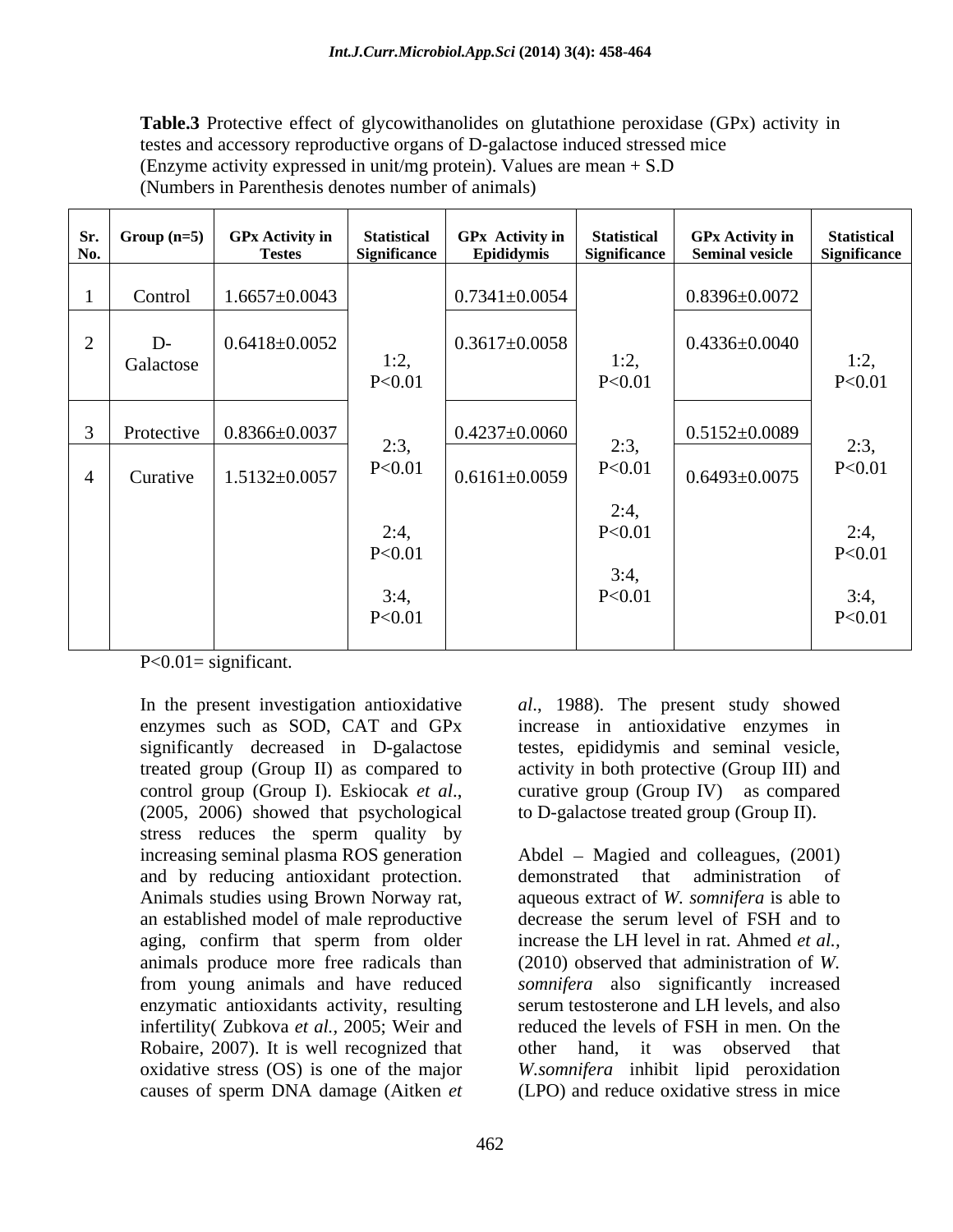and rat. Bhattacharya *et al*., (1996) reported that WSG exert significant Aitken, R.J., Clarkson, J.S. and Fishel, S. antioxidant effects on various areas of rat brain by increasing antioxidants enzymes like SOD, CAT and GPx . Sperm function. Biol Reprod. 41: 183-

The active principle of *W. somnifera,* Beauchamp, C. and Fridovich, I. 1971. sitoindosides VII to X and withaferin (glycowithanolides) have been shown to reactivate the major free radical gels. Anal Biochem. 44: 276-278. scavenging enzymes. Beers, R. and Sizer, I. 1952. A

In conclusion the above mentioned measuring the breakdown of hydrogen observations are suggesting that increasing age might be responsible for the induction 195: 133-134. of oxidative stress (OS) in healthy subjects Bhattacgarya S. K., Kalkunte S. S. and and may increases male infertility, decreases sperm egg interaction and of glycowithanolides from Withania reduces *in vivo* fertility by altering the *somnifera*. Indian journal of levels of SOD, CAT and GPx. To experimental Biology. 35: 236-239. counteract these changes *W. somnifera leaves* extracts treatment after the stress will be definitely beneficial and might reduces infertility. Calvin, H., Cooper, G., and Wallace, E.

- Abdel Magied, E.M., Abdel Rehman, mitochou<br>H A and Harraz EM 2001 The 139–45. H.A. and Harraz, F.M. 2001. The *Cynomorium coccineum* and *Withania somnifera* on testicular development in immature wistar rats. J. Ethnophar
- Ahmed, M.K., Mahdi, A.A., Shukla, K.K., Islam, N., Rajender, S. and Madhukar, D. 2010.*Withania somnifera* improves reproductive hormone level and Tav<br>oxidative stress in seminal plasma of M. oxidative stress in seminal plasma of infertile males. Fertil Steril. 94 (3):
- Significance of reactive oxygen efficacy of sperm preparation Kilic, A. S., Taskiran, A., Eskiocak,

techniques. J Androl. 9:367.

- 1989. Generation of reactive oxygen species, lipid peroxiodation and human sperm function. Biol Reprod. 41: 183- 197.
- Superoxide dismutase: improved assay and assay applicable to acrylamide
- spectrophotometeric method for peroxide by catalase. <sup>J</sup> Biol Chem. 195: 133-134.
- Ghoshal. S. 1996. Antioxidant activity of glycowithanolides from *Withania somnifera*. Indian journal of
- Buhler, D.R. and Miranda, C. 2000. Antioxidant activities of flavonides. Oregon State University: USA.
- **References** sperm is associated with a cysteine 1981. Evidence that selenium in rat rich structural protein of the mitochondrial capsule. Gamete Res. 4: 139 45.
	- effect of aqueous extract of Chelikani, P., Fita, I. and Loewen P. C. 2004. Diversity of structures and properties among catalases. Cell. Mol. Life Sci*.* 61 (2): 192-208.
	- macol. 75: 1-4. De brain, J.P., Dorland. M. and Spek, E.R. 2002. Ultrastructure of the resting ovarian follicle pool in healthy young women. Biol Reprod. 66 (4): 1151-66.
- semen quality by regulating Eskiocak, S., Gozen, A, S., Yaper, S. B., 989-996. in healthy medical students during and Aitken, R.J. and Clarkson, J. S. 1988. after exam stress. Hum Reprod. 20:<br>Significance of reactive oxygen 2595-2600. Tavas, F., Kilic, A. S. and Eskiocak, 2005. Glutathione and free sulphydryl content of seminal plasma after exam stress. Hum Reprod. 20: 2595-2600.
	- species and antioxidants in defining Eskiocak, S., Gozen, A.S., Tavas, F., Kilic, A. S., Taskiran, A., Eskiocak,